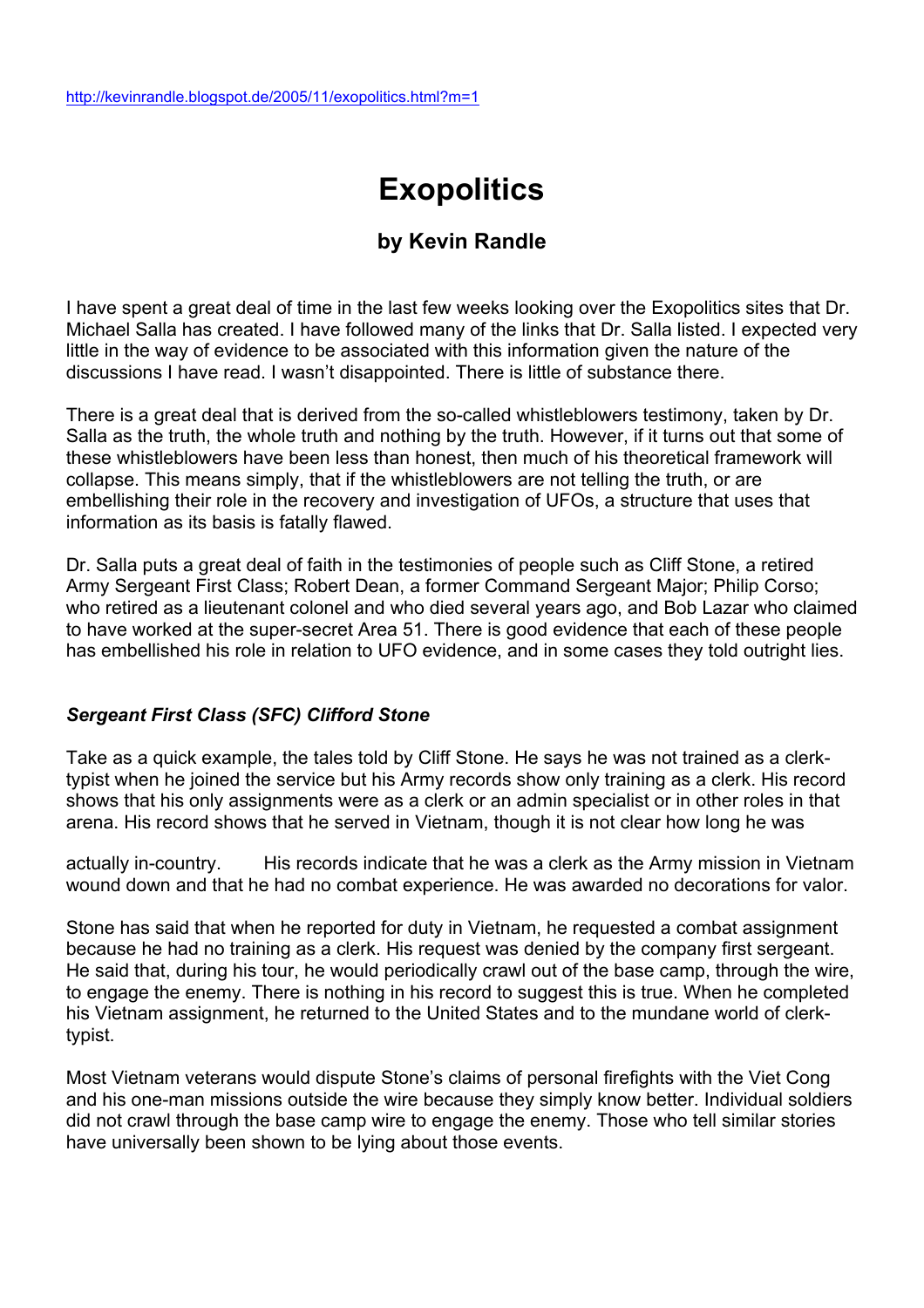#### *Stone and the Kecksburg Crash*

To provide an additional example of embellishment, Stone has claimed that he was involved in the Kecksburg UFO crash. His role seems to have changed over the years, as additional information has come to light. For example, Stone had said originally he called the Unsolved Mysteries hotline after they ran their Kecksburg UFO story. Stone said he had personally witnessed the armed military convoy, helmeted soldiers and a flatbed truck carrying the damaged UFO out of Kecksburg. On Sightings in 1992, Stone made a similar claim (which means the claim is documented on videotape). Stan Gordon, the main researcher into Kecksburg, said that Stone told him that he, Stone, was a civilian and that a friend at Lockbourne AFB, Ohio, called to tell him that the UFO that was in the news had been brought to the base. The friend (conveniently unidentified), picked up Stone and drove him to the base where Stone hid in the car in the parking lot outside a back gate and saw the convoy carrying the UFO arrive, stay awhile and then leave for Wright-Patterson AFB, also in Ohio.

Stone has not renewed these claims since 1992 or 1993. Now, however, when challenged about his involvement in this case, Stone claims that he "remote viewed" the site. He hadn't physically been there but had "seen" it. This seems to be a new twist to explain how Stone, then a 16 year-old student living some 90 miles away from Lockbourne AFB and not all that close to Kecksburg, might have been in a position to see the convoy. So, in all, Stone has claimed to have been in Kecksburg, then, rather than being in Kecksburg to witness the convoy and all the ancillary events, he changed the story to having seen the convoy arrive at one Air Force base before it was transferred to another. And, finally he remote viewed it. So, which version is the truth?

### *Stone and Project Moon Dust*

As added evidence, if such is necessary, Stone has suggested that it was his research and his inside knowledge of government UFO investigations that lead us to the secret UFO project known as Moon Dust. He claims to be the first to reveal anything about it but when challenged to provide specific information, he has failed to do so, giving the excuse that he is not free to discuss all aspects of his military service.

What this means is that we know the code name of Project Moon Dust was changed after it was compromised in the mid-1980s. Since Stone suggests that he was the source of the original information for Moon Dust he released classified information and since he was part of that project, at least according to him, he should know the new, and classified code name. But, when we asked for the new name, he said that he wasn't free to give out that information. Stone "cherry picks" the information he shares with us, but the real point is that nothing he provided was key to learning anything new. In other, more precise words, he told of nothing that wasn't already available in the UFO community through other sources. But more importantly, there is no way to verify his claims because he would refuse to answer the specific questions, claiming that he was not free to release the classified details. With no way to verify his claims there simply is no reason to accept his story as being true.

### *Command Sergeant Major (CSM) Robert O. Dean*

Robert O. Dean appeared on the UFO scene with the claim that, as a senior NCO at NATO in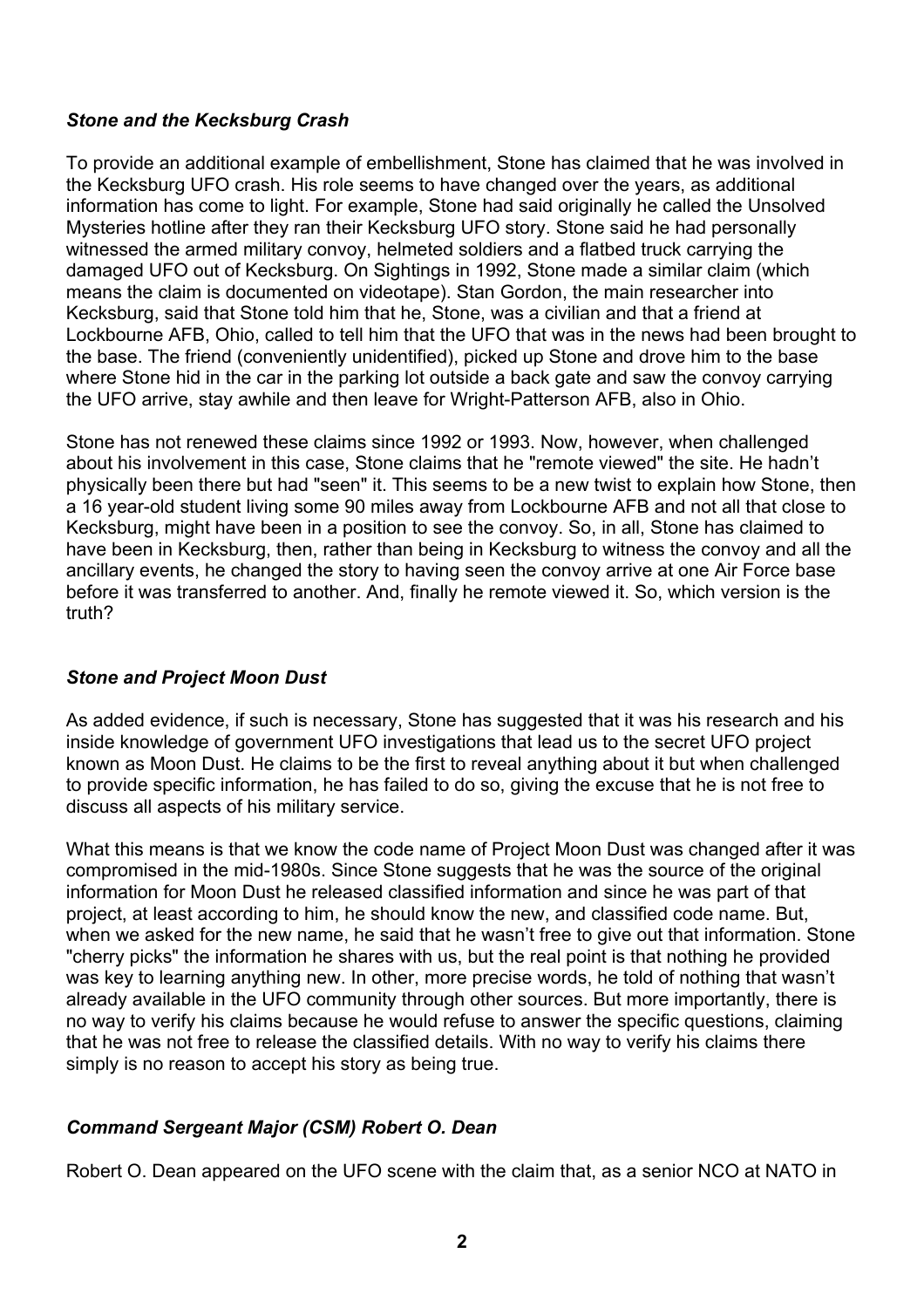the 1960s, he saw a top-secret document he called "The Assessment." It was allegedly a report that detailed the recovery of a crashed extraterrestrial ship and the alien pilots.

Dean said that he had been a command sergeant major, which is the top enlisted grade in the Army. He said that he served at NATO Headquarters, and that he held a Cosmic Top Secret clearance while assigned there. As near as I can tell, all these claims accurately reflect reality.

As a brief, side note, many have suggested there is some significance to the term Cosmic Top Secret, believing that this proves some sort of a connection to the extraterrestrial. Cosmic Top Secret, however, is just a level of classification at NATO to determine that the clearance or the classified information comes from NATO as opposed to another organization.

### *"The Assessment"*

Dean claimed when he spoke in Roswell that he was on duty about two in the morning in NATO's War Room and was having trouble staying awake. Then, in a colossal breach of security, "an Air Force bird colonel thumped it ["The Assessment"] down on my desk..." In an interview published in the winter 1995-96 issue of UFO Update AZ magazine, Dean went a little farther saying, "…this Air Force controller, a bird colonel…pulled this thing out of the vault and he said, 'Here, read this.' This will wake you up."

Dean later amended the story saying that one night, while on duty, he removed "The Assessment" from SHAPE's security vault. In this version he says nothing about the Air Force colonel who dropped the document on his desk.

In yet another version, Dean suggested that when he arrived at SHAPE for a tour there, he learned the study was already underway and that having the required clearance, he often studied the pages while passing time in the quiet evenings. Except that having the required clearance didn't automatically give him a "Need to Know," and without that, he wouldn't have had access to the document. His position at SHAPE certainly didn't require that he be brought in on something like "The Assessment." In fact, his assignment at NATO does not suggest a need to deal with any classified material and certainly nothing classified as Cosmic Top Secret.

The reason for the "need to know" requirement is to limit access and reduce the possibility of compromise. In this case it seems the regulations would have worked had Dean not violated them. He then leaked the information to the rest of us. That is, if we can believe this is true.

### *An Investigation of "The Assessment"*

Others inside the UFO community, especially those in Great Britain because some of the top NATO officers are from Great Britain, attempted to verify the story. Timothy Good, author of Above Top Secret and Alien Liaison working with a high-ranking British officer, Admiral of the Fleet, The Lord Hill-Norton, undertook an investigation about "The Assessment."

It should be mentioned here that Hill-Norton was a friend of Good and that he had written introductions to both of Good's books. This suggests that he isn't a governmental dupe or of a skeptical bent. He said that the report interested him, especially the alleged connection to NATO and he suggested that he and Good attempt to learn the truth about it.

Dean suggested that a number of academics had been brought into the research after the craft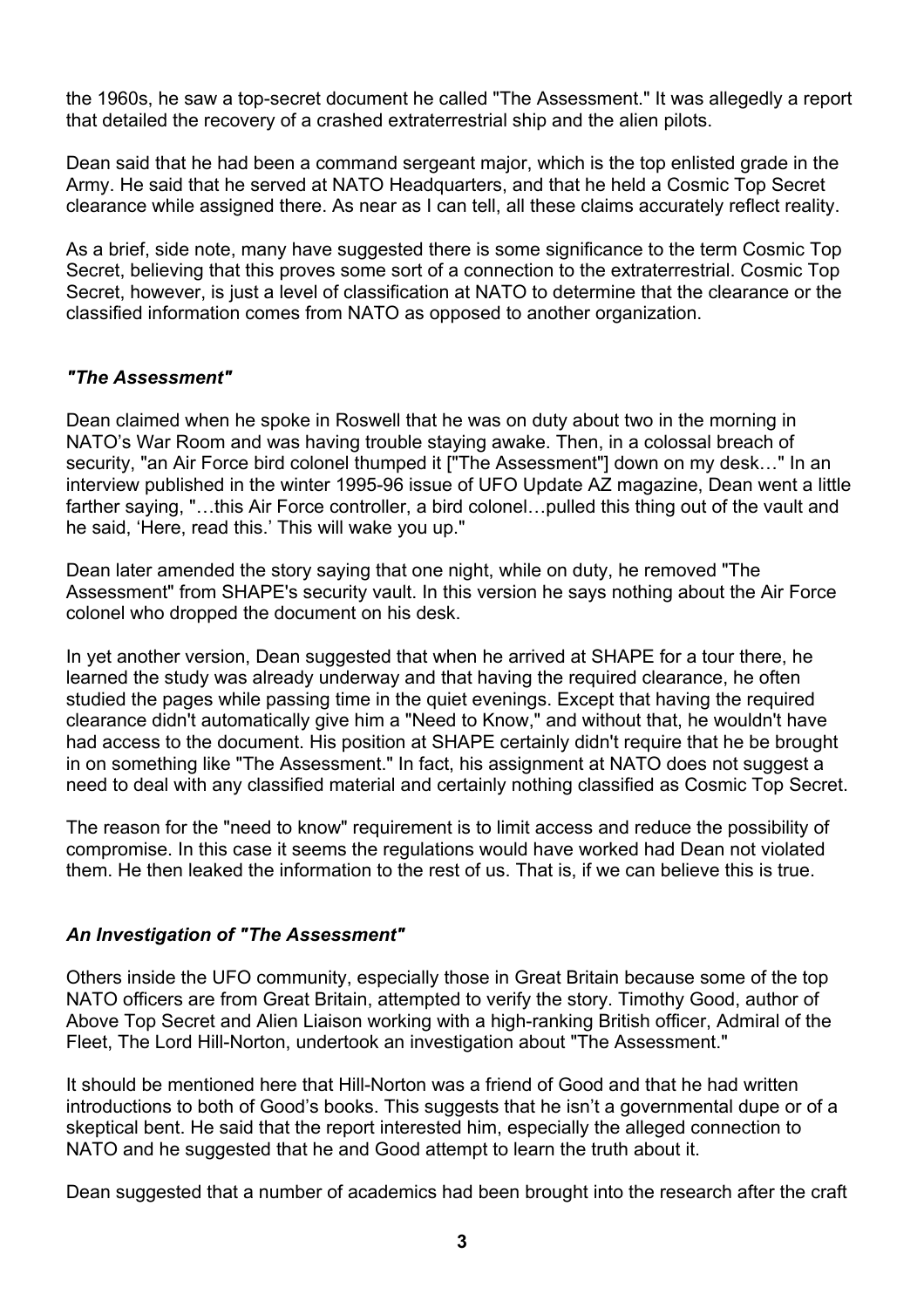had been found. Dean said that Professor Sir Fred Hoyle had worked as a consultant. Good wrote to Hoyle telling him Dean had said that he was one of the "top brains consulted," and that he, Hoyle, had made a statement to the press on May 10, 1971, that suggested Hoyle believed the probability of extraterrestrial and/or extra dimensional beings.

Hoyle's response? "There is not an element of truth in this story. There was no statement to the press."

There is always the possibility that there was some kind of a misunderstanding, but Hoyle's response is quite definitive. He was not involved in any of this contrary to Dean's claim.

There were others named by Dean and who were found and quizzed. Many of these were highranking officers inside of NATO and it could be argued that their denials are their attempts to protect the information. It could be argued that they would have to answer in the negative because the information would still be highly classified. However, the questions asked and the answers given, don't seem to suggest that the officers were anything less than honest and that they were not protecting a still classified document.

Good and Hill-Norton told Rear Admiral Michael Moore, the one time Deputy Assistant Chief of Staff Operations to the Supreme Commander SHAPE Europe, that Dean had claimed there was a UFO recovery in Europe and what did had been said about "The Assessment." Moore eventually wrote that they, meaning he and his assistants, had gone to considerable trouble to trace the officers who had been mentioned by Dean as having worked at SHAPE. In other words, they were attempting to learn as much as they could and were trying to verify the existence of "The Assessment."

Eventually Moore would write to Good telling him that he had found no trace of "The Assessment" at the Headquarters, and that he and his staff had searched carefully. They had been told by many that the document was nonexistent.

That certainly didn't look good, but then, it only proved that "The Assessment," if it existed, was well hidden. In the world of classified information, especially with a document that is highly classified, it might be difficult to find any trace of it. It can be argued that the mere confirmation of the existence of the document is a violation of security. In rare cases that is true but the vast majority of the time, an admission of the existence of a document does not compromise it.

There were other troubles with Dean's story. In 1992, Dean met with Good and Hill-Norton while Dean was traveling in Europe. After that meeting, Hill-Norton wrote to Good, telling him that he thought Dean was telling the truth. He did note, however, that although Dean claimed to have been in the Intelligence Section, his records showed that he was in the Language Group. Dean provided a document dated on June 20, 1963 that related to his clearance with SHAPE's intelligence section but it was found to be a fake.

### *The Cover of "The Assessment"*

Other documentation also failed to be authenticated. Dean provided a color photograph of the cover page of the English edition of "The Assessment." Tim Good passed it along to Moore. When Moore left SHAPE, the cover was passed on to Dr. Pedlow, Chief Historian at SHAPE. Pedlow took "The Assessment" apart. He wrote that those at the SHAPE Historical Office had spent two years trying to find "The Assessment." The color photograph of the cover, supplied by Dean, proved to be the downfall of Dean's tale.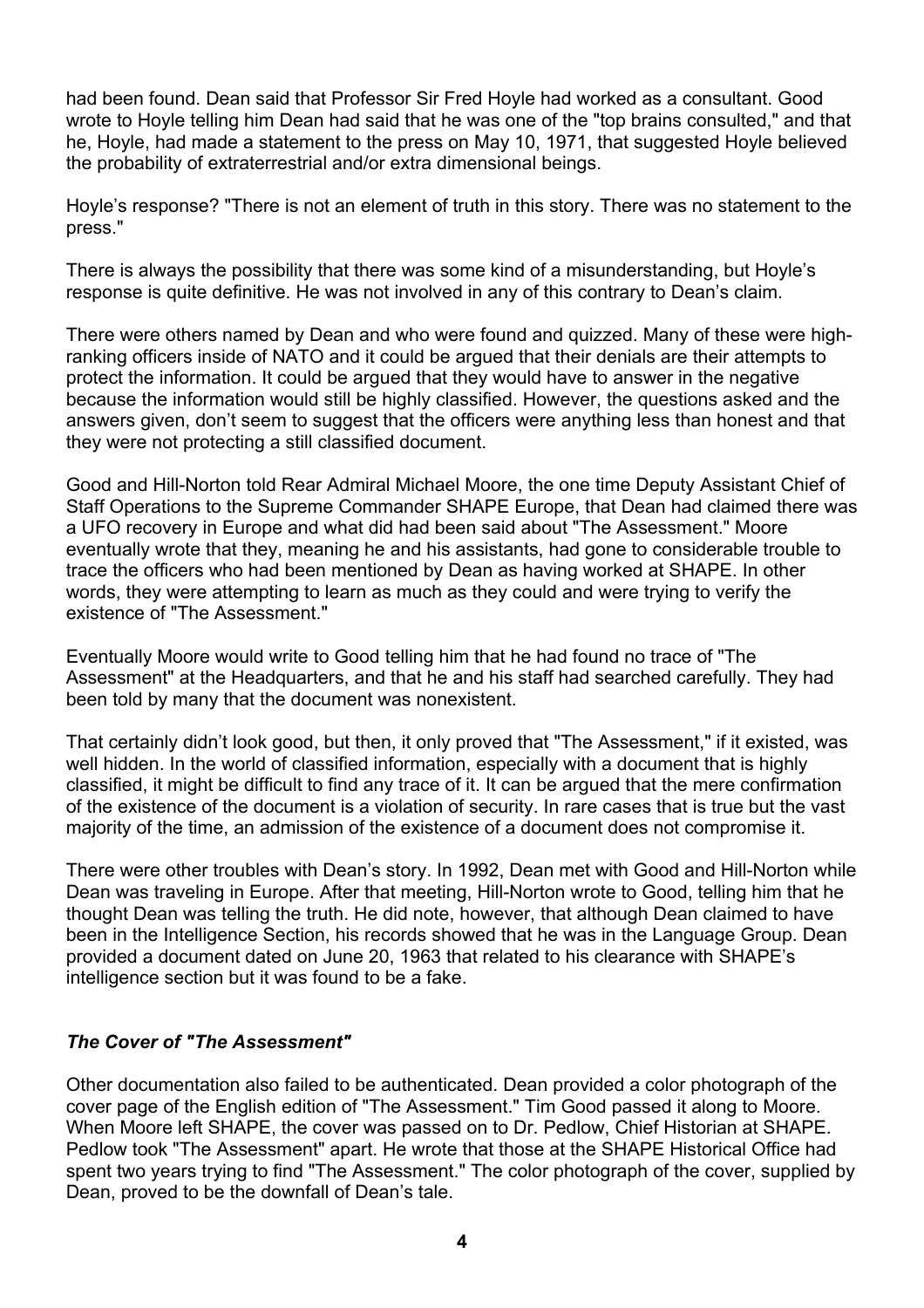Pedlow detailed the steps they all had taken to find any reference to, or any indication that "The Assessment" was a real document. This included the office of the US National Military Representative of SHAPE, the files of the International Military Staff at NATO, Special Collections Division of the National Defense Library in Washington, D.C., and, quite naturally, their own historic files. Pedlow wrote, "Nowhere have we been able to locate evidence that such a document ["The Assessment"] ever existed."

Pedlow went even further. He wrote that the Cosmic Top Secret (CTS) control number did not use the proper format, that it was in the wrong place on the document and worst of all, there was a lack of a file reference number. All SHAPE documents from the time of "The Assessment" contained a series of numbers and letters that showed the originating office and subject area.

It goes on. The statement the document is classified NATO COSMIC TOP SECRET is incorrect. And the use of the code word, ULTRA on the cover sheet, gives it away. Pedlow wrote that to his knowledge, and that of his staff, ULTRA had never been an access control code in the NATO system. ULTRA referred to a project under British control during the Second World War.

In the end, Pedlow said that he was skeptical that a document like "The Assessment" ever existed. Both Good and Hall-Norton concluded that "The Assessment" was not real. When Good gave Dean the results of the investigation, Dean wrote that he had never said that he knew the photographs of the cover sheet were accurate and legitimate. He was, in other words, attempting to spin the negative results.

It can be suggested that these negative comments and results do not prove that Dean was less than honest. It can be said that those contacted had good reason to deny the existence of "The Assessment." They were merely protecting a highly classified report even though Dean had supplied what was supposed to be the cover of that document.

But the problem is that the investigation was made by men who clearly accepted the extraterrestrial as real and who were not part of a government debunking effort. In all the searches, neither Good nor anyone else had been able to corroborate the existence of "The Assessment." So, while Hall-Norton and Good believe that Dean was telling the truth about his military service they no longer believed there was a document called "The Assessment."

Finally, arguing in a somewhat circular fashion, Dean has suggested that he hasn't been prosecuted for revealing the highly classified information because it would require an open court case that the government wants to avoid. This, he suggests proves he is telling the truth. The government doesn't want to admit that "The Assessment" is real. To prosecute, they would have to admit that Dean had revealed classified information. But maybe the reason he has avoided prosecution is because he violated no laws, he revealed no classified information, and therefore broke no law. In other words, if "The Assessment" never existed, there would be no reason to prosecute him.

### *Finally…*

If these two testimonies and already the discredited tales of Philip Corso (for more information on Corso please see http://www.cufon.org/cufon/corso\_da66.htm) and Robert Lazar (for more information http://www.serve.com/mahood/lazar/lazarmn.htm and http://www.ufowatchdog.com/hall3.html) were used to develop an exopolitics theme, then aren't